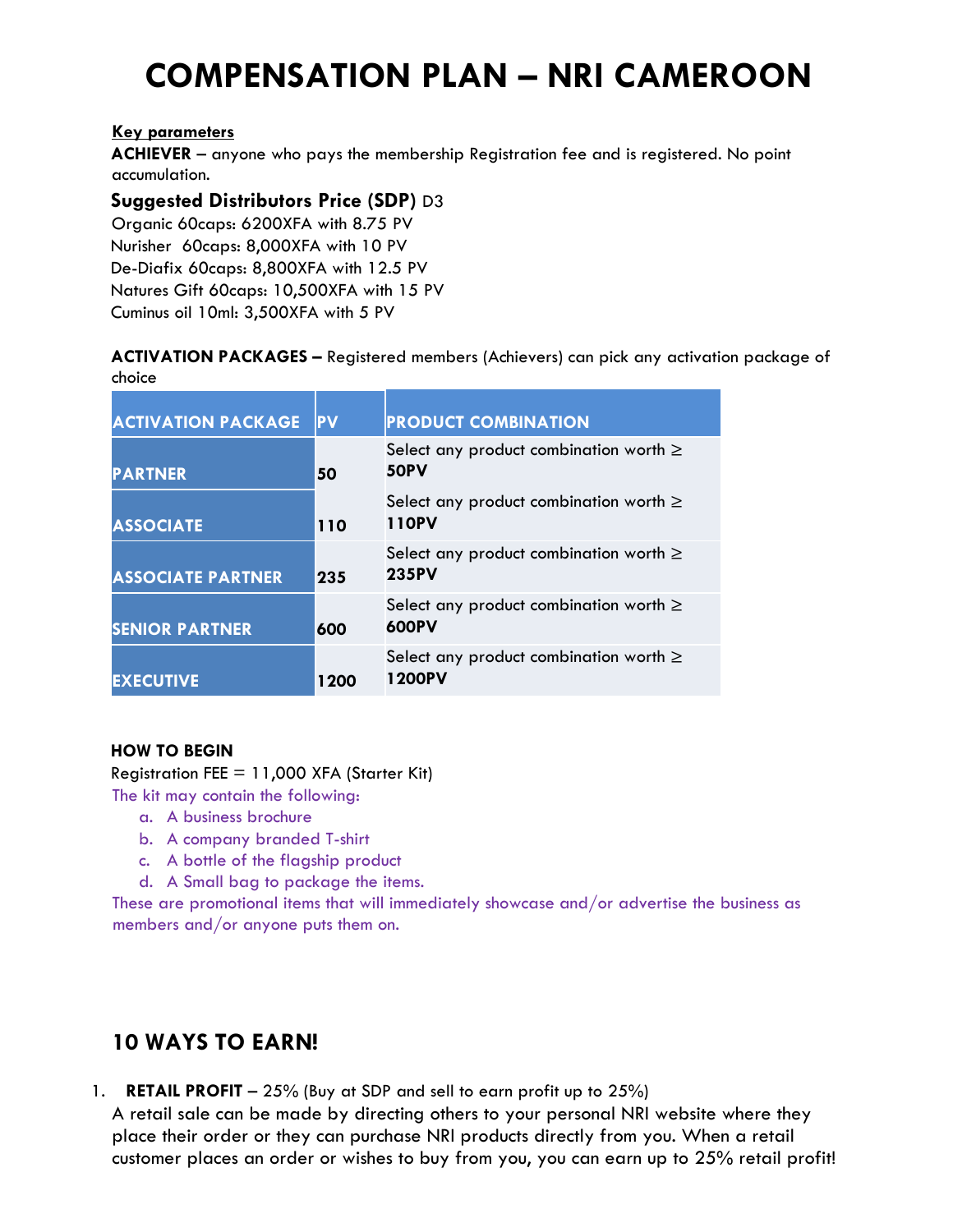2. **KICK START BONUS** – Over 36% of the registration fee from personally enrolled distributors is paid out to three (3) generations as shown in table 1.0 below

| <b>GENERATIONS</b>                              | AMOUNT(XFA) |
|-------------------------------------------------|-------------|
| 1 <sup>st</sup> Generation (Direct sponsorship) | 1,875       |
| 2nd Generation                                  | 500         |
| 3 <sup>rd</sup><br>Generation                   | 375         |
|                                                 |             |

Table 1.0

ON THE KICK START BONUS:

This bonus is paid out from the **REGISTRATION FEE, OF 11,000,XFA ONLY** and is (applicable to the UNILEVEL STRUCTURE – Not applicable to placements).

3. **REFERRAL BONUS** – Up to 26% of Activation Package PV

| PACKAGE                  |               |                  |                                    | <b>Roll up Bonus</b>            |                  |
|--------------------------|---------------|------------------|------------------------------------|---------------------------------|------------------|
| <b>REFERS</b>            | PARTNER (17%) | <b>ASSOCIAYE</b> | <b>ASSOCIATE</b><br><b>PARTNER</b> | <b>SENIOR</b><br><b>PARTNER</b> | <b>EXECUTIVE</b> |
| <b>PARTNER</b>           | \$8.5         |                  |                                    |                                 |                  |
| <b>ASSOCIATE</b>         | \$18.7        | 2.50%            |                                    |                                 |                  |
| <b>ASSOCIATE PARTNER</b> | \$39.95       | 2.50%            | 1.50%                              |                                 |                  |
| <b>SENIOR PARTNER</b>    | \$102         | 2.50%            | 1.50%                              | 1.50%                           |                  |
| <b>EXECUTIVE</b>         | \$204         | 2.50%            | 1.50%                              | 1.50%                           | 2%               |

| PACKAGE                  |                 |                          | <b>Roll up Bonus</b>  |                  |
|--------------------------|-----------------|--------------------------|-----------------------|------------------|
| <b>REFERS</b>            | ASSOCIATE (20%) | <b>ASSOCIATE PARTNER</b> | <b>SENIOR PARTNER</b> | <b>EXECUTIVE</b> |
| <b>PARTNER</b>           | \$10            |                          |                       |                  |
| <b>ASSOCIATE</b>         | \$22            |                          |                       |                  |
| <b>ASSOCIATE PARTNER</b> | \$47            | 1.60%                    |                       |                  |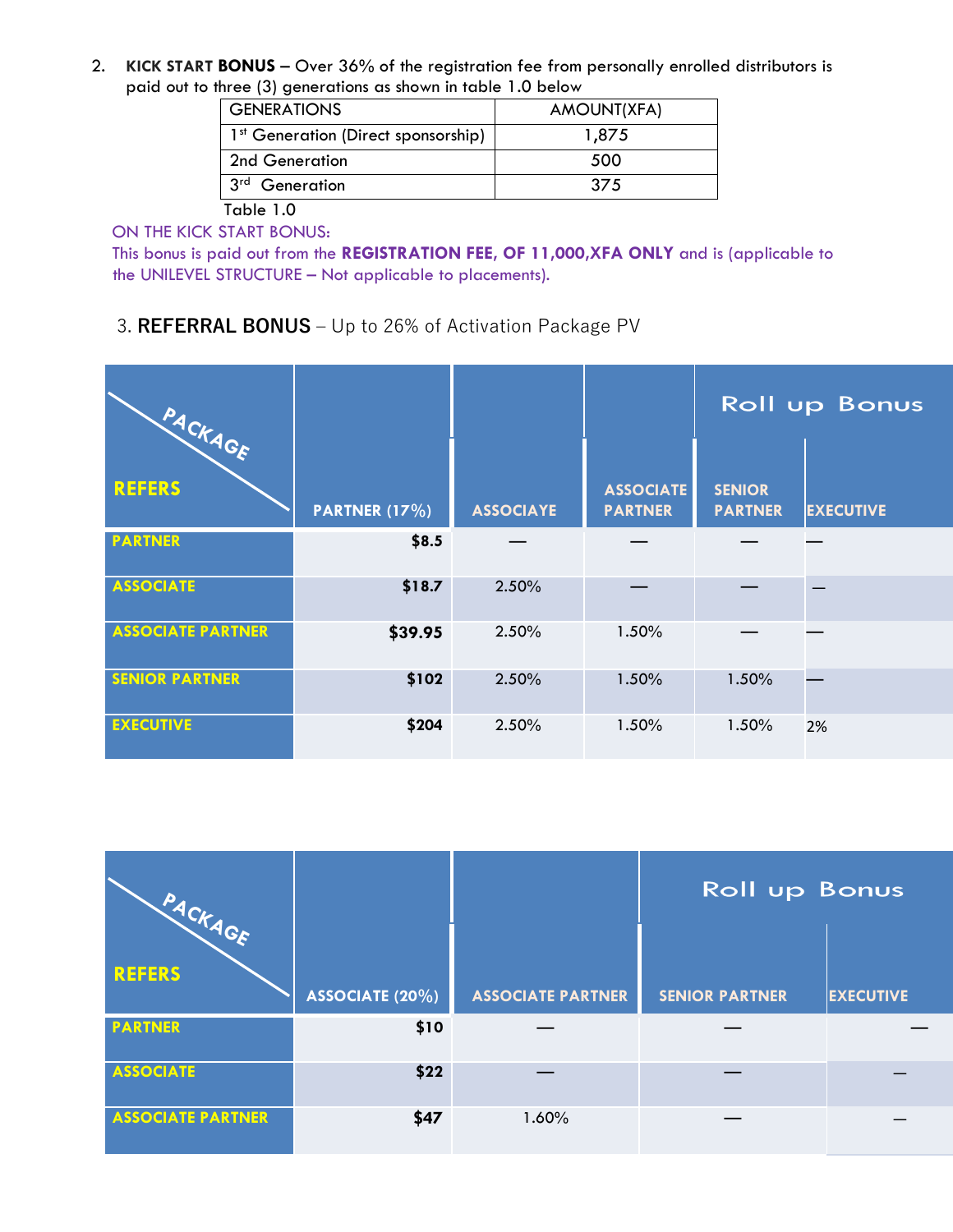| <b>SENIOR PARTNER</b> | \$120 | $1.60\%$ | $1.40\%$ |    |
|-----------------------|-------|----------|----------|----|
| <b>EXECUTIVE</b>      | \$240 | $1.60\%$ | 40%، ا   | 2% |

| PACKAGE                  |                                | <b>Roll up Bonus</b>  |                  |
|--------------------------|--------------------------------|-----------------------|------------------|
| <b>REFERS</b>            | <b>ASSOCIATE PARTNER (22%)</b> | <b>SENIOR PARTNER</b> | <b>EXECUTIVE</b> |
| <b>PARTNER</b>           | \$11                           |                       |                  |
| <b>ASSOCIATE</b>         | \$24.2                         |                       |                  |
| <b>ASSOCIATE PARTNER</b> | \$51.7                         |                       |                  |
| <b>SENIOR PARTNER</b>    | \$132                          | 1.00%                 |                  |
| <b>EXECUTIVE</b>         | \$264                          | 1.00%                 | 2%               |

| PACKAGE                  |                             | <b>Roll up Bonus</b> |
|--------------------------|-----------------------------|----------------------|
| <b>REFERS</b>            | <b>SENIOR PARTNER (24%)</b> | <b>EXECUTIVE</b>     |
| <b>PARTNER</b>           | \$12                        |                      |
| <b>ASSOCIATE</b>         | \$26.4                      |                      |
| <b>ASSOCIATE PARTNER</b> | \$56.4                      |                      |
| <b>SENIOR PARTNER</b>    | \$144                       |                      |
| <b>EXECUTIVE</b>         | \$288                       | 1.5%                 |

| <b>EXECUTIVE (26%)</b> |
|------------------------|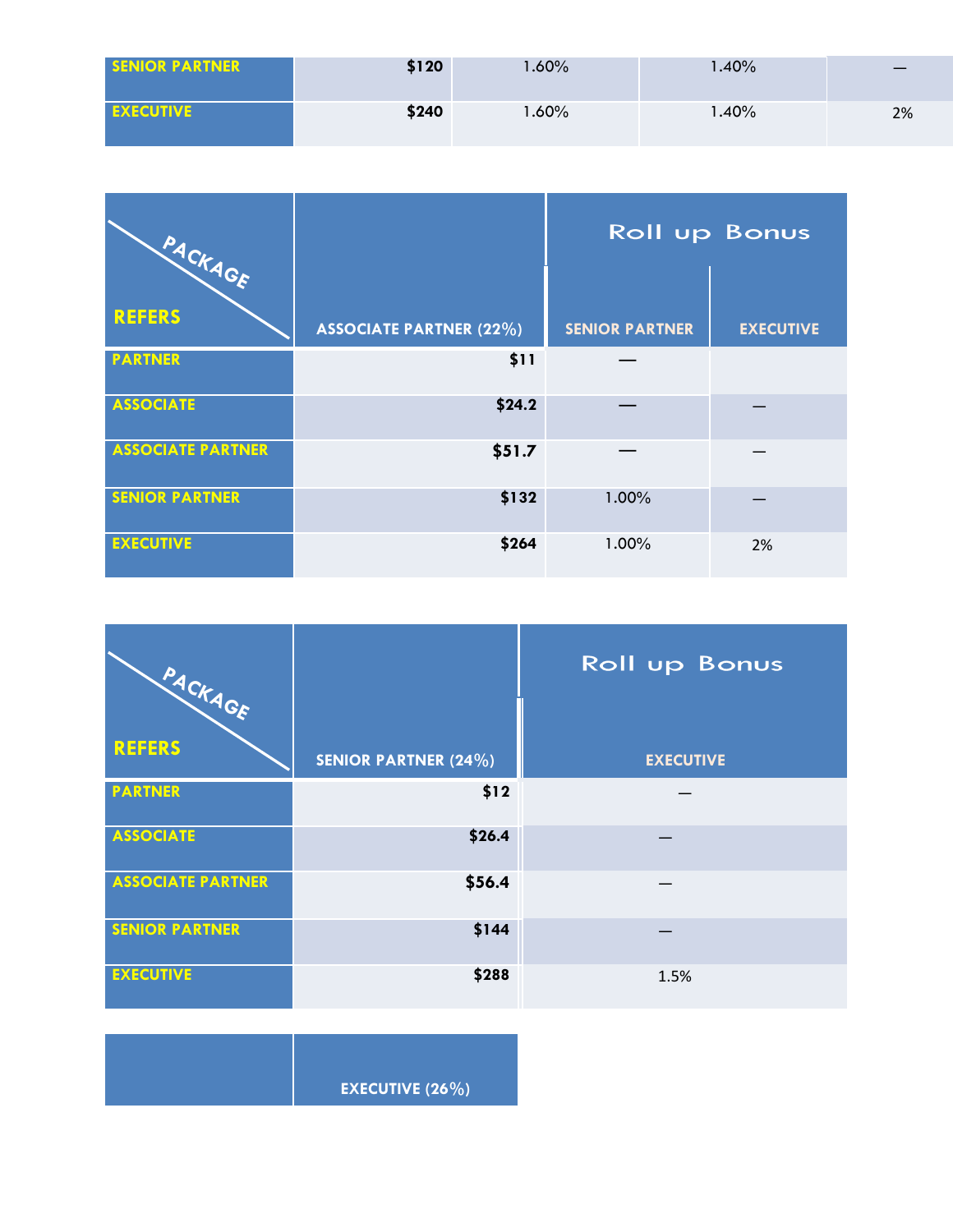| PACKAGE<br><b>REFERS</b> |        |
|--------------------------|--------|
| <b>PARTNER</b>           | \$13   |
|                          |        |
| <b>ASSOCIATE</b>         | \$28.6 |
| <b>ASSOCIATE PARTNER</b> | \$61.1 |
| <b>SENIOR PARTNER</b>    | \$156  |
| <b>EXECUTIVE</b>         | \$312  |

- 4. **UPGRADE BONUS** Upgrade can be done from a smaller package to a bigger package at any time by paying the difference. The percentages paid as referral bonus applies to the upgrade PVs.
- 5. **PAIRING BONUS** You can earn up to 15% on the lesser leg volume. Details below

| <b>PACKAGE</b>                     | <b>REQUIREMENT</b>                                                                                                                                        | <b>BENEFITS</b>                                                                                                               | MAX.<br><b>DAILY</b><br><b>BONUS</b> | <b>PAIRING REACTIVATION</b><br>ا≤ا |
|------------------------------------|-----------------------------------------------------------------------------------------------------------------------------------------------------------|-------------------------------------------------------------------------------------------------------------------------------|--------------------------------------|------------------------------------|
| <b>ACHIEVER</b>                    | Has purchased a 11,000 XFA<br>Achiever kit                                                                                                                | Receives a Starter Kit, Retail profits<br>and can qualify for Kick Start Bonus NIL                                            |                                      | N/A                                |
| <b>PARTNER</b>                     | An Achiever who purchases an<br>activation package worth 50PV                                                                                             | Retail Profit, Can qualify for Kick<br>Start Bonuses, Referral Bonus(es)<br>and Pairing Bonus of 7% lesser leg. 20 Pairs 10PV |                                      |                                    |
|                                    | An Achiever who purchases an<br>activation package or a partner<br>who upgrades to personal<br>ASSOCIATE minimum of 110PV                                 | Retail Profit, Can qualify for Kick<br>Start Bonuses, Referral Bonus(es)<br>and Pairing Bonus of 10% lesser<br>leg.           | 30 Pairs 10PV                        |                                    |
| <b>ASSOCIATE</b><br><b>PARTNER</b> | An Achiever who purchases an<br>activation package or a<br>partner/Associate who upgrades and Pairing Bonus of 11% lesser<br>to personal minimum of 235PV | Retail Profit, Can qualify for Kick<br>Start Bonuses, Referral Bonus(es)<br>leg.                                              | 40 Pairs 10PV                        |                                    |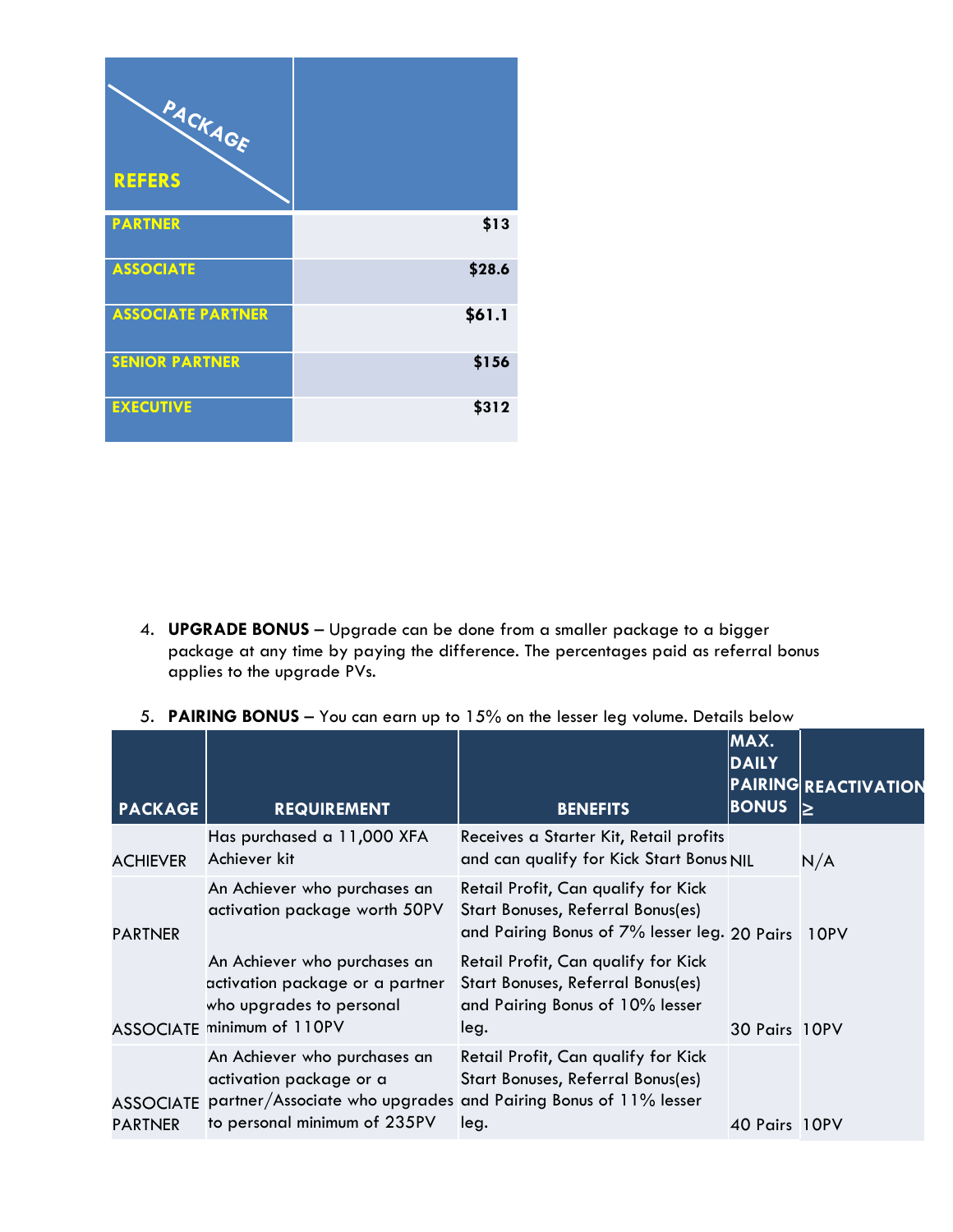| <b>SENIOR</b><br><b>PARTNER</b> | An Achiever who purchases an<br>activation package or a<br>partner/Associate/Associate<br>Partner who upgrades to<br>personal minimum of 600PV                      | Retail Profit, Can qualify for Kick<br>Start Bonuses, Referral Bonus(es)<br>and Pairing Bonus of 12% lesser<br>leg. | 45 Pairs 10PV |  |
|---------------------------------|---------------------------------------------------------------------------------------------------------------------------------------------------------------------|---------------------------------------------------------------------------------------------------------------------|---------------|--|
| <b>EXECUTIVE</b>                | An Achiever who purchases an<br>activation package or a<br>partner/Associate/Associate<br>Partner / Senior Partner who<br>upgrades to personal minimum of<br>1200PV | Retail Profit, Can qualify for Kick<br>Start Bonuses, Referral Bonus(es)<br>and Pairing Bonus of 13% lesser<br>leg. | 50 Pairs 10PV |  |
| <b>DIAMOND</b><br>and above     |                                                                                                                                                                     | Retail Profit, Can qualify for Kick<br>Start Bonuses, Referral Bonus(es)<br>and Pairing Bonus of 15% lesser<br>leg. | 55 Pairs 50PV |  |

To earn a Pairing Bonus, an Achiever must have activated a package and be pairing qualified.

In order to become Pairing Qualified, An Achiever must have activated a package and have ≥50PV on the left and right side, with at least 1 personally sponsored member who has activated a package. Pairing Bonuses are paid daily as a percentage of a qualified member's lesser leg volume. The percentage earned varies by package and rank. For more information on how to qualify for increased Pairing Bonuses please review the Pairing Bonus table above.



The left and right side **pairing volumes** will accumulate to infinity;

however, when the allowable pairing is reached the excess volume on the lesser side (for that day) subtracts the equivalent volume from the stronger side; thereafter, the leftover volume on the stronger side is carried forward.

PVs for rank advancements, award(s) and/or other incentive(s) DO NOT FLUSH

Monthly reactivation is encouraged but not mandated to earn some bonuses; however, you may only earn 50 percent of the concerned bonuses if you fail/neglect to reactivate your account within a month.

| <b>RANK</b> | <b>REQUIREMENT</b>                                                                                                                                                                                | <b>INCENTIVE</b> | <b>MONTHLY</b><br><b>REACTIVATI</b><br>$ ON \ge$ |
|-------------|---------------------------------------------------------------------------------------------------------------------------------------------------------------------------------------------------|------------------|--------------------------------------------------|
| Emerald     | 1. Associate or above<br>2. Two or more Personally sponsored Partner or higher<br>with at least 1 in the Binary Left Leg and at least 1 in<br>the Binary Right Leg<br>3. 5000PV lesser leg volume | \$190            | 10PV                                             |

## **6. RANK ADVANCEMENT INCENTIVE**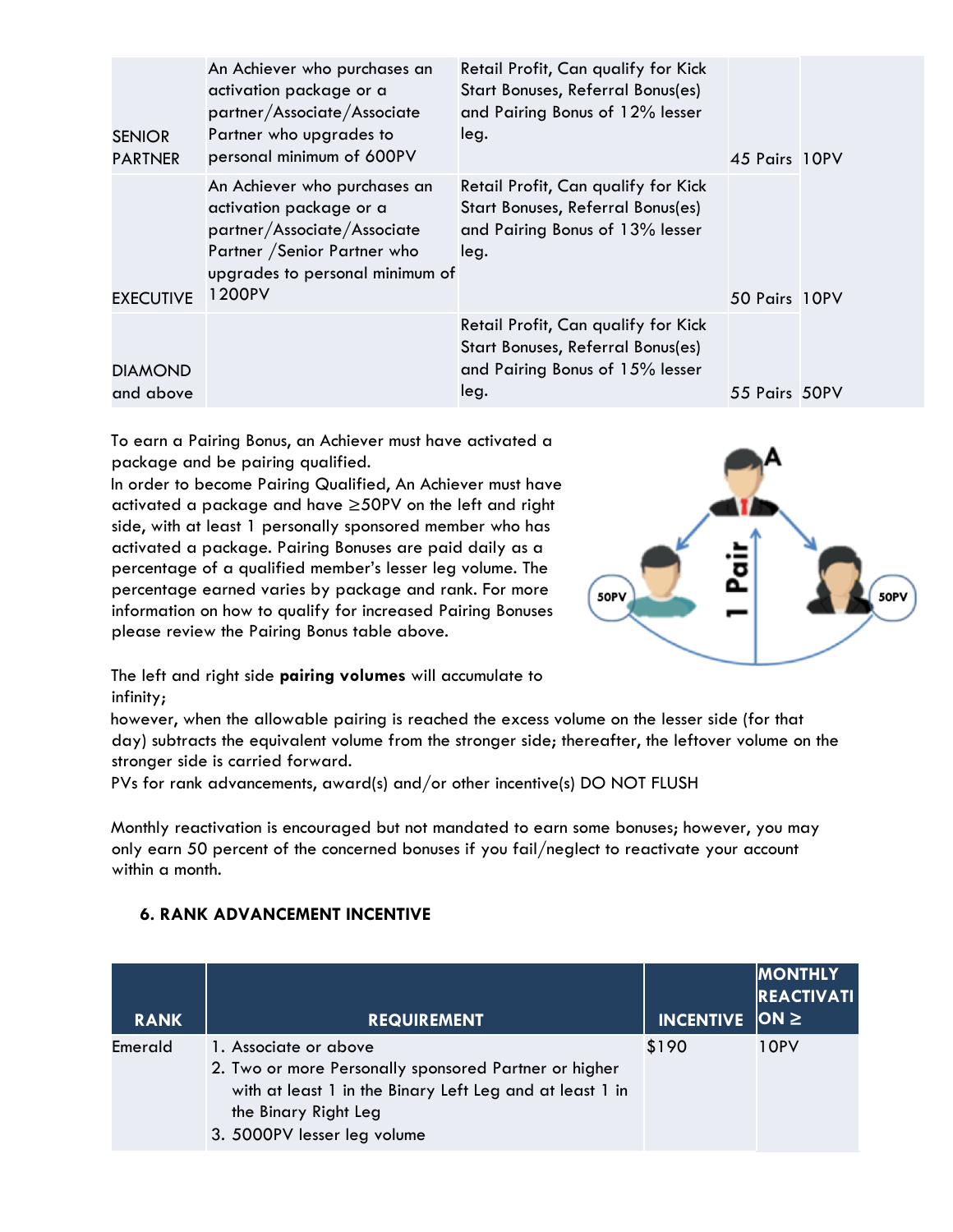| Silver             | 1. Associate Partner or above<br>2. Two or more Personally sponsored Associate or higher<br>with at least 1 in the Binary Left Leg and at least 1 in<br>the Binary Right Leg<br>3. 25,000PV lesser leg volume   | \$950    | 20PV |
|--------------------|-----------------------------------------------------------------------------------------------------------------------------------------------------------------------------------------------------------------|----------|------|
| Gold               | 1. Senior Partner or above<br>2. Two or more Personally sponsored Associate or higher<br>with at least 1 in the Binary Left Leg and at least 1 in<br>the Binary Right Leg<br>3. 70,000PV lesser leg volume      | \$1425   | 25PV |
| Platinum           | 1. Executive or above<br>2. At least 1 Gold member in the Binary Left Leg and at<br>least 1 in the Binary Right Leg<br>3. 170,000PV lesser leg volume                                                           | \$2,850  | 30PV |
| Diamond            | 1. Executive or above<br>2. At least 1 Platinum member in the Binary Left Leg and<br>at least 1 in the Binary Right Leg<br>3. 380,000PV lesser leg volume                                                       | \$9,500  | 50PV |
| Double<br>Diamond; | 1. Executive or above<br>2. At least 1 Diamond member in the Binary Left Leg and<br>at least 1 in the Binary Right Leg<br>3. At least 1 personally Sponsored Diamond<br>4. 500,000PV lesser leg volume          | \$14,250 | 60PV |
| Crown<br>Diamond   | 1. Executive or above<br>2. At least 1 Double Diamond member in the Binary Left<br>Leg and at least 1 in the Binary Right Leg<br>3. At least 2 personally Sponsored Diamond<br>4. 1,000,000PV lesser leg volume | \$23,750 | 65PV |
|                    | Ambassador 1. Executive or above<br>2. At least 2 personally Sponsored Crown Diamond<br>3. 2,000,000PV lesser leg volume                                                                                        | \$50,000 | 75PV |

7. UNILEVEL BONUS (**Dynamic Compression** applicable for maximum earning)– These percentages are paid on reorders and/or monthly reactivation only. Residual income is the heart of the MLM business and the Unilevel structure provides one sure source of this residual income.

|             | <b>PACKAGES</b> |                  |                                         |    |                  |
|-------------|-----------------|------------------|-----------------------------------------|----|------------------|
| <b>GENS</b> | <b>PARTNER</b>  | <b>ASSOCIATE</b> | <b>ASSOCIATE PARTNER SENIOR PARTNER</b> |    | <b>EXECUTIVE</b> |
|             | 5%              | 5%               | 5%                                      | 5% | 5%               |
|             | 5%              | 5%               | 5%                                      | 5% | 5%               |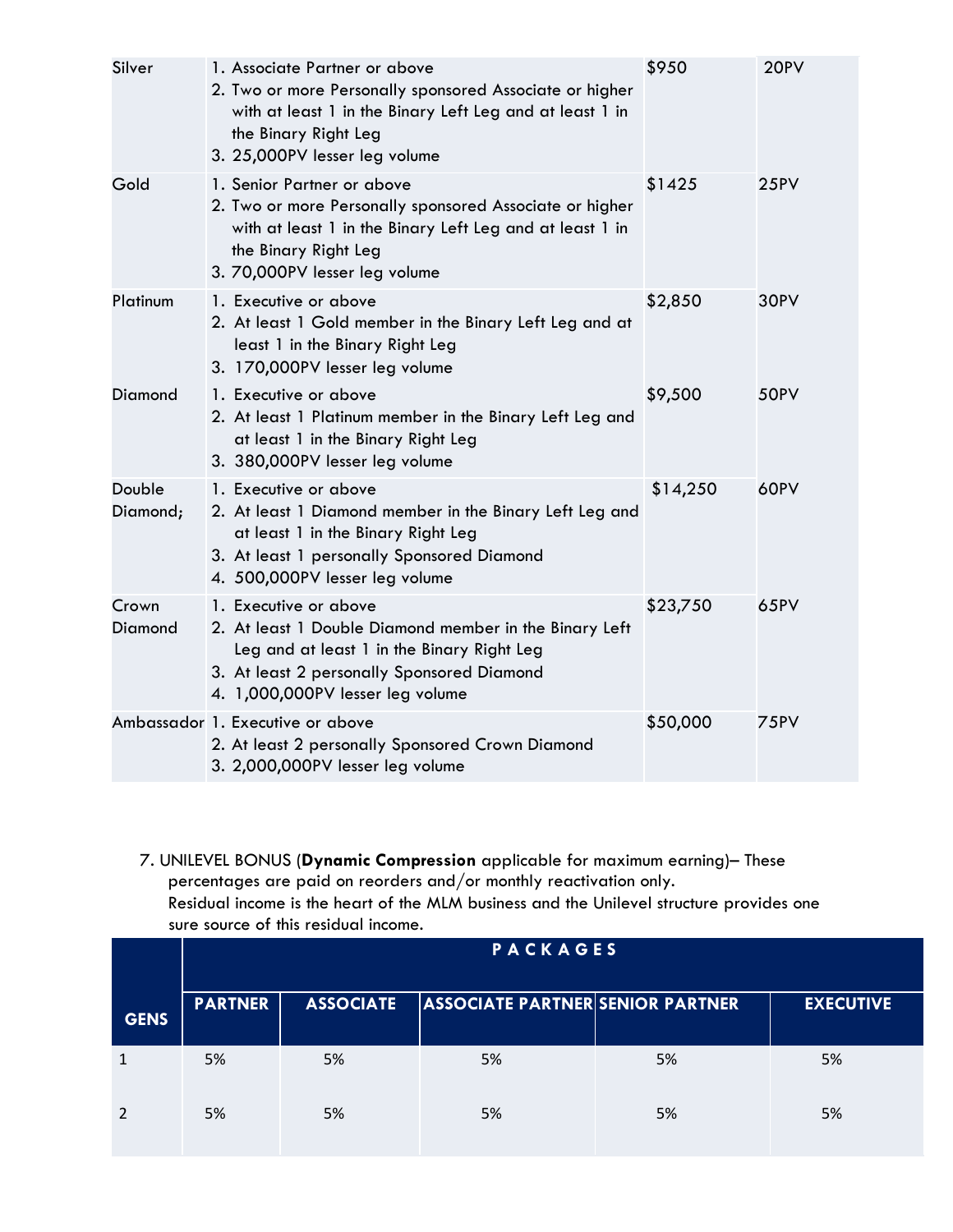| $\mathsf 3$      | $4%$ | $4%$  | $4%$  | $4%$  | $4\%$ |
|------------------|------|-------|-------|-------|-------|
| $\sqrt{4}$       | 3%   | $3\%$ | 3%    | $3\%$ | $3%$  |
| 5                | $3%$ | $3%$  | $3%$  | $3%$  | $3%$  |
| $\boldsymbol{6}$ | 2%   | $2\%$ | 2%    | $2\%$ | 2%    |
| $\boldsymbol{7}$ |      | $2\%$ | $2\%$ | $2\%$ | $2\%$ |
| $\bf 8$          |      | 2%    | $2\%$ | $2\%$ | 2%    |
| $\boldsymbol{9}$ |      | $1\%$ | $1\%$ | $1\%$ | 1%    |
| $10\,$           |      | $1\%$ | $1\%$ | $1\%$ | $1\%$ |
| $11\,$           |      | 0.50% | 0.50% | 0.50% | 0.50% |
| $12\,$           |      |       | 0.50% | 0.50% | 0.50% |
| $13\,$           |      |       | 0.50% | 0.50% | 0.50% |
| $14\,$           |      |       | 0.50% | 0.50% | 0.50% |
| $15\,$           |      |       | 0.50% | 0.50% | 0.50% |

NOTE: This commission is paid on the PVs of the reordered/Monthly reactivation products. From the reordered products; 2PV from D3 Organic, Nurisher, De-Diafix, Natures Gift and 1PV from Cuminus oil will go into the Binary system while for the Unilevel, D3 Organic will carry 6.75PV, Nurisher – 8PV, De-Diafix – 10.5PV, Natures Gift – 13PV and Cuminus oil – 4PV.

## 8. **CHEQUE MATCH BONUS**

At NRI, we reward our leaders for developing others who are earning monthly residual income from our UNILEVEL structure.

 Associates and above have the ability to Cheque Match Bonuses as you train, develop, and mentor leaders within your enrollment tree.

| <b>ASSOCIATE</b> | <b>ASSOCIATE</b> | <b>SENIOR</b>  | <b>EXECUTIVE</b> |
|------------------|------------------|----------------|------------------|
|                  | <b>PARTNER</b>   | <b>PARTNER</b> |                  |
|                  |                  |                |                  |